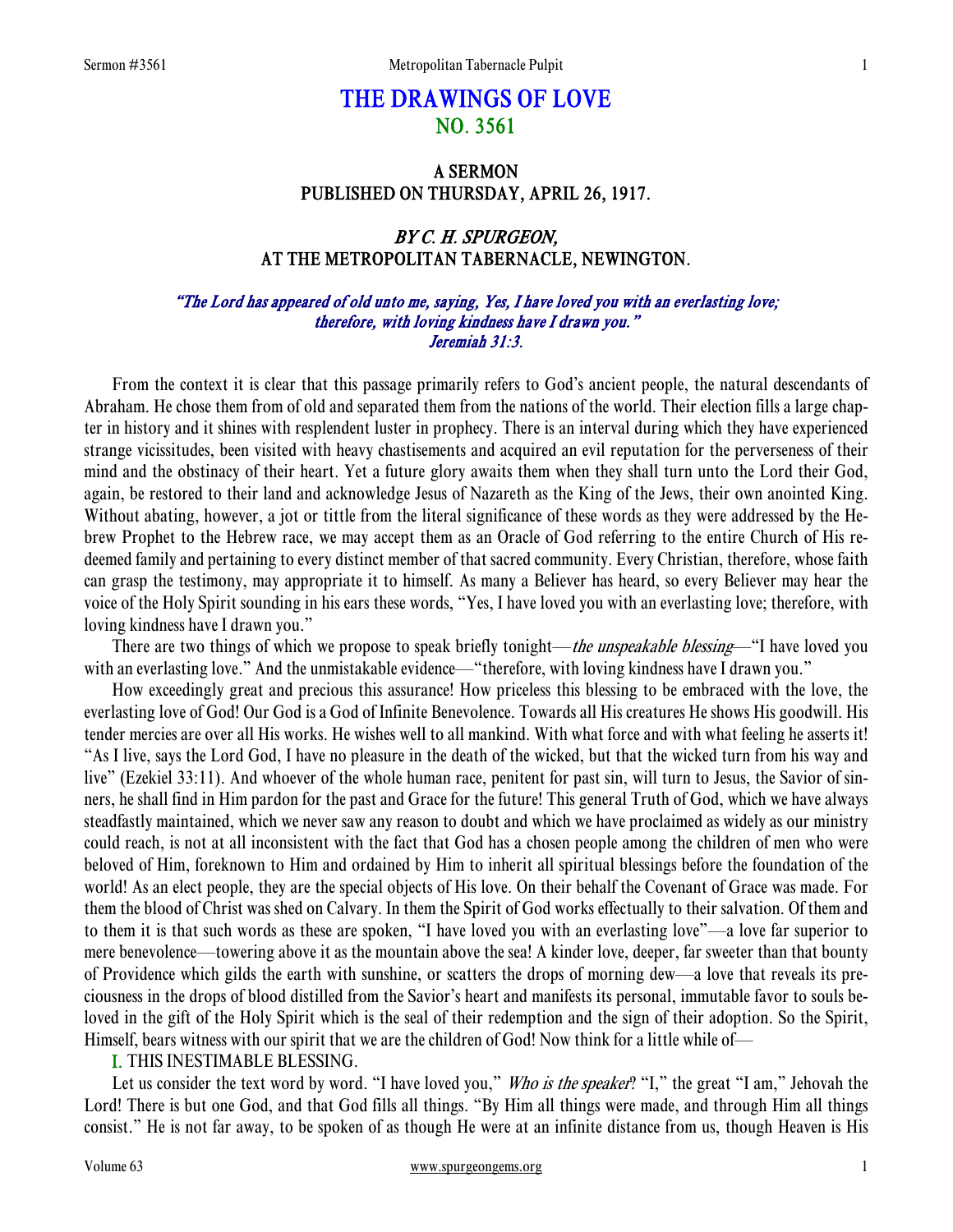Throne—for He is here with us. We live in Him, move in Him and have our being in Him. Imagination's utmost stretch fails to grasp any true conception of what God is. The strong wing of reason, though it were stronger than that of the far-famed albatross, would utterly fail if it should attempt to find out God. Incomprehensible are you, O Jehovah, Your Being is too great for mortal mind to compass! Yet this we understand—Your voice has reached us—from the excellent Glory it has broken in tones distinctly on our ears—"Yes, I have loved you." Believer in Christ, have you heard it? The love of any creature is precious. We prize the love of the beggar in the street. We are flattered by it. We cannot estimate it by silver or gold. Most men court the acquaintance or esteem the friendship of those among their fellow creatures who are in anyway distinguished for rank, for learning, or for wealth. There is a charm in living in the esteem of those who, themselves, are estimable, but no passion of our nature will supply me with an adequate comparison when I ask what must it be to be loved with the love of God! To be loved by Him whose dignity is beyond degree, whose power to bless is infinite, whose faithfulness never varies, whose Immutability stands fast like great mountains—to be loved by Him who dies not, and who will be with us when we die, to be caressed by Him who changes not in all our cares, to be shielded by His love when we stand at the Judgment Seat and pass the last dread ordeal that responsible creatures have to undergo! Oh, to be loved of God! Had you the hatred of all mankind, this honey would turn their gall into sweetness! It were enough to make you start up from the dungeon of wretchedness, from the chamber of poverty—yes, or from the bed of death! How like an angel you might feel—and know that such you are—a prince of the blood Imperial! If this is true of you, my Friend, in unspeakable joy you may emulate the bliss of blest spirits who see Jehovah and adore Him before His Throne!

Who is loved! "I have loved you." Drink that in if you can, Christian! Come to that wellhead—here is joy for you, indeed! Repeat the words to yourself with fitting emphasis, "Yes, I have loved you." Is it not amazing that the Mighty God should love any of the race of Adam—so insignificant, so ephemeral, so soon to pass away? Did an angel love an ant creeping on an anthill, it were strange, though the disparity is comparatively trivial between these two—but for the eternal God to love a finite man is a marvel of marvels! And yet had He loved all men everywhere, save and except myself, it had not so amazed me as when I grasp the Truth in relation to myself that He has loved me! Let me hear His voice saying, "Yes, I have loved you," and forthwith I sit down abashed with humility and overwhelmed with gratitude, to exclaim with David, "What am I, and what is my father's house, that You have brought me here? Why have You loved me?" Surely there was nothing in my natural constitution, nothing in my circumstances, nothing in my transient career that could merit Your esteem or regard, O my God! Why, then, have You spoken thus unto Your servant, saying, "I have loved you"?

 Oh, how well I could imagine His having rather said to one and another of us, "I have despised you!" You were, perhaps, once a drunk, yet He loved you! A swearer, yet He loved you! You had a furious temper, yet He loved you! And you have, even now, infirmities and imperfections that make you sometimes loathe yourself and lie down in shame, weary of life, chafed with the conflict in which you have to fight with such besetting sins day by day—evil thoughts and evil desires so degrading to your nature, so disgusting to yourself, so dishonoring to your God. Still, He says, "Yes, I have loved you." Come, Brothers and Sisters, hear the Word of God and heed it! Do not fritter away the sweetness of the text with annoying questions! Here it is. In large and legible letters it is written. Come to this wellhead and drink! Take your fill and slake your thirst with this Divine Love. If you believe in Jesus, what though you are poor, obscure, illiterate and compassed with infirmities which make you despise yourself, yet He who cannot lie says, "I have loved you." These words have been said to a Magdalene—they have been spoken to one possessed with seven devils—they were whispered in the heart of the dying thief! Within the tenfold darkness of despair, itself, they have sounded their note of cheer. Blessed be the name of the Lord, you and I can hear the voice of His Spirit, as He bears witness with our spirit, "Yes, I have loved you." What a disparity by Nature, what a conjunction by Grace between these two, the, "I," and the, "you"—the Infinite "I" and the insignificant "you"—the first Person so grand, the second person so paltry!

 Whenever I attempt to speak about God's love, I feel that I would rather hold my tongue, sit down to ponder and ask Believers to be kind enough to join me in meditation rather than wait upon my feeble expressions. If the love of God utterly surpasses human knowledge, how much more a mortal's speech? What is it He bestows? That God should be merciful to us is a theme for praise. That He should pity us is a cause for gratitude. But that He should love us is a subject for constant wonder, as well as praise and gratitude! Love  $\mu s$ ? Why, the beggars in the street may excite our pity, and to-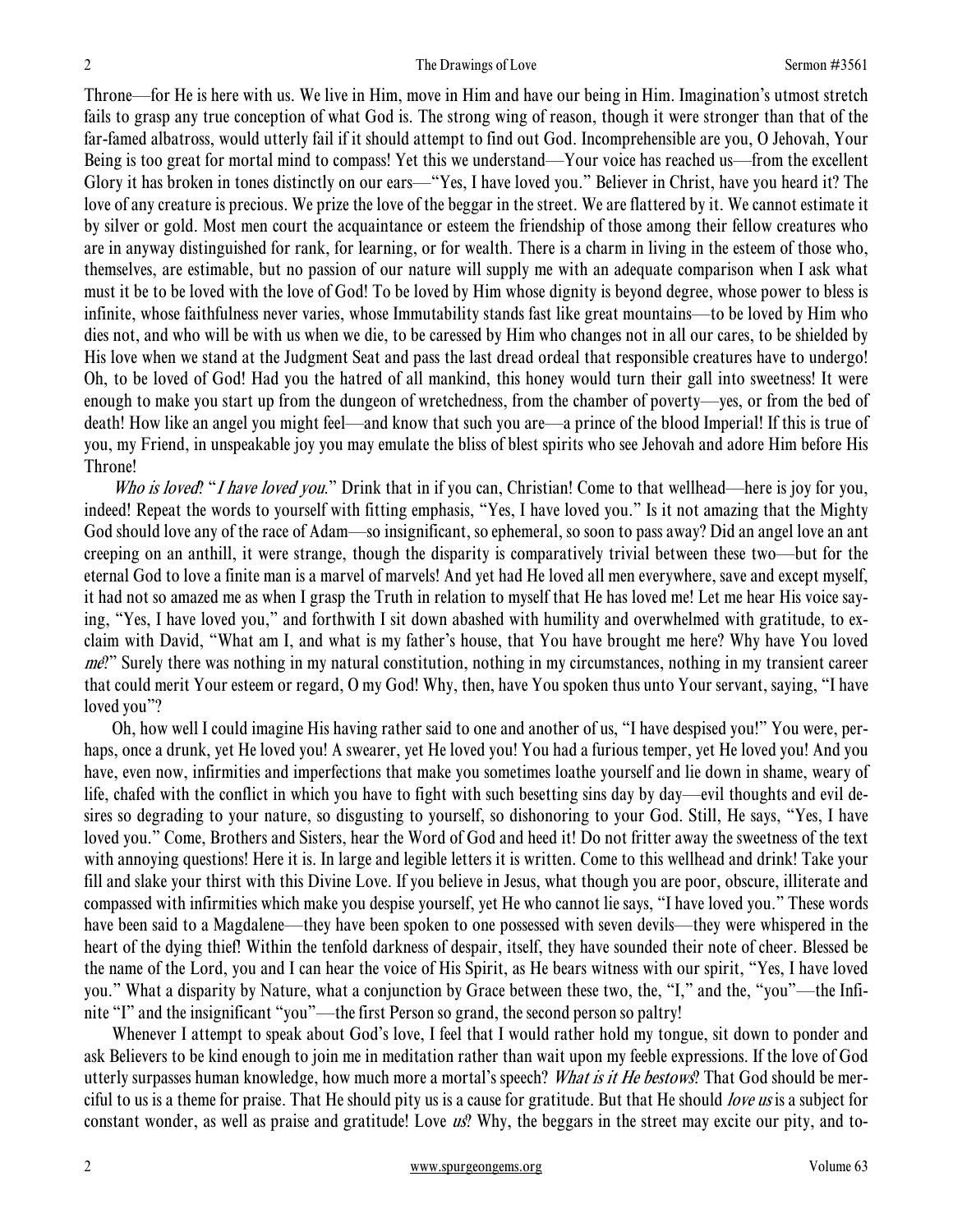#### Sermon #3561 The Drawings of Love 3

wards the criminals in our jails we may be moved with compassion—but we feel we could not *love* many whom we would cheerfully help. Yet God loves those whom He has saved from their sins and delivered from the wrath to come! Between that great heart in Heaven and this poor throbbing, aching heart on earth there is love established—love of the dearest, truest, sweetest and most faithful kind! In fact, the love of woman, the mother's love, the love of the spouse—these are but the water—but the love of God is the wine! These are but the things of the earth, but the love of God is the celestial! The mother's love mirrors the love of God, as the dewdrop mirrors the sun, but as the dewdrop compasses not that mighty orb, so no love that beats in a human bosom can ever compass, as no words can express the height, length and breadth of the love of God which is in Christ Jesus our Lord!

 "Yes, I have loved you." Oh, come near then, Christian! Your Father, He that chastened you yesterday, loves you! He whom you forget so often and whom you have offended so constantly, yet loves you! You know what it is to love. Translate the love you bear to your dearest friend and look at it and say, "God loves me better than this." Do you think there are some you could die for cheerfully, whose pain you would freely take if you could ease them of it for a while, upon whose weary bed you would cheerfully lie down if a night of suffering could be spared him? Your Father loves you better than that and Jesus proves it to you! He took your sins, your sorrows, your death, your grave, that you might be pardoned, accepted and received into Divine favor—and so might live and be blessed forevermore!

Passing on with our meditation, let us observe that *there is incomparable strength*, as well as inexhaustible sweetness in this assurance, "I have loved you with an everlasting love." That word, "everlasting," is the very marrow of the Gospel. Take it away, and you have robbed the sacred Oracle of its most Divine part! The love of God is "everlasting." The word bears three ideas within it. It has never had a beginning. God never began to love His people. Before Adam fell. Before man was made, or the mountains were brought forth. Before the blue heavens were stretched abroad, there were thoughts of love in His heart towards us! He began to create, He began actually to redeem—but He never began to love. It is eternal or "everlasting" love which glows in the bosom of God towards every one of His chosen people! Some of our hearers, strange to say, take no delight in this Doctrine. But if you know that everlasting love is yours, you will rejoice to hear it proclaimed again and again! You will welcome the joyful sound. Ah, God's love is no mushroom growth. It sprung not up yesterday, nor will it perish tomorrow but, like the eternal hills, it stands fast. You were loved of your God before He had fashioned Adam's clay, or ever this round world was rolled from between His palm to spin in its mighty orb! Long before the stars began to shine, before time was, when God dwelt in eternity all alone, He loved you, then, with an everlasting love!

The second idea is that *He loves His people without cessation*. It would not be everlasting if it came now and then to a halt—if it were like the Australian rivers which flow on, become dry and flow on again. The love of God is not so. It swells and flows on like some mighty river of Europe or America, ever expanding, mighty, joyous river returning again into the eternal ocean from where it came. It never pauses. Christian, your God's love to you is always the same. He cannot love you more! He will not love you less! Never, when afflictions multiply, when terrors frighten you or when your distresses abound, does God's love falter or flag. Let the rod fall ever so heavily upon you, the hand that moves, like the heart that prompts the stroke, is full of love! Judge not the Lord by feeble sense, but trust Him for His Grace. Whether He brings you down into the depths of misery, or lifts you up into the seventh Heaven of delight, His faithful love never varies or fluctuates—it is everlasting in its continuity.

And, being everlasting, the third thought is, it never ends. You will grow gray soon, but the love of God shall still have its locks bushy and black as a raven with the verdure of youth! You will die soon, but the love of God will not expire. Your spirit will mount and traverse unknown tracts but that love shall encompass you there! And at the bar of judgment, amidst the splendors of the Resurrection Morning in the Millennial Glory, and in the eternity that shall follow, the love of God shall be your unfailing portion! Never shall that love desert you. A destiny how splendid! For your soul an heritage, how boundless! Stand tonight on your Pisgah and lift up your eyes to the north, and the south, to the east and the west, for the infinite prospective that lies before you is all your own inheritance! God began not to love you, nor will He ever cease to love you! You are His and you shall be His when worlds shall pass away and time shall cease to be! There is infinitely more solace and satisfaction here than I can bring out. I must leave it with you and commend it to your meditation. I am sure there is no more delightful manna for the pilgrims in the wilderness to feed upon than this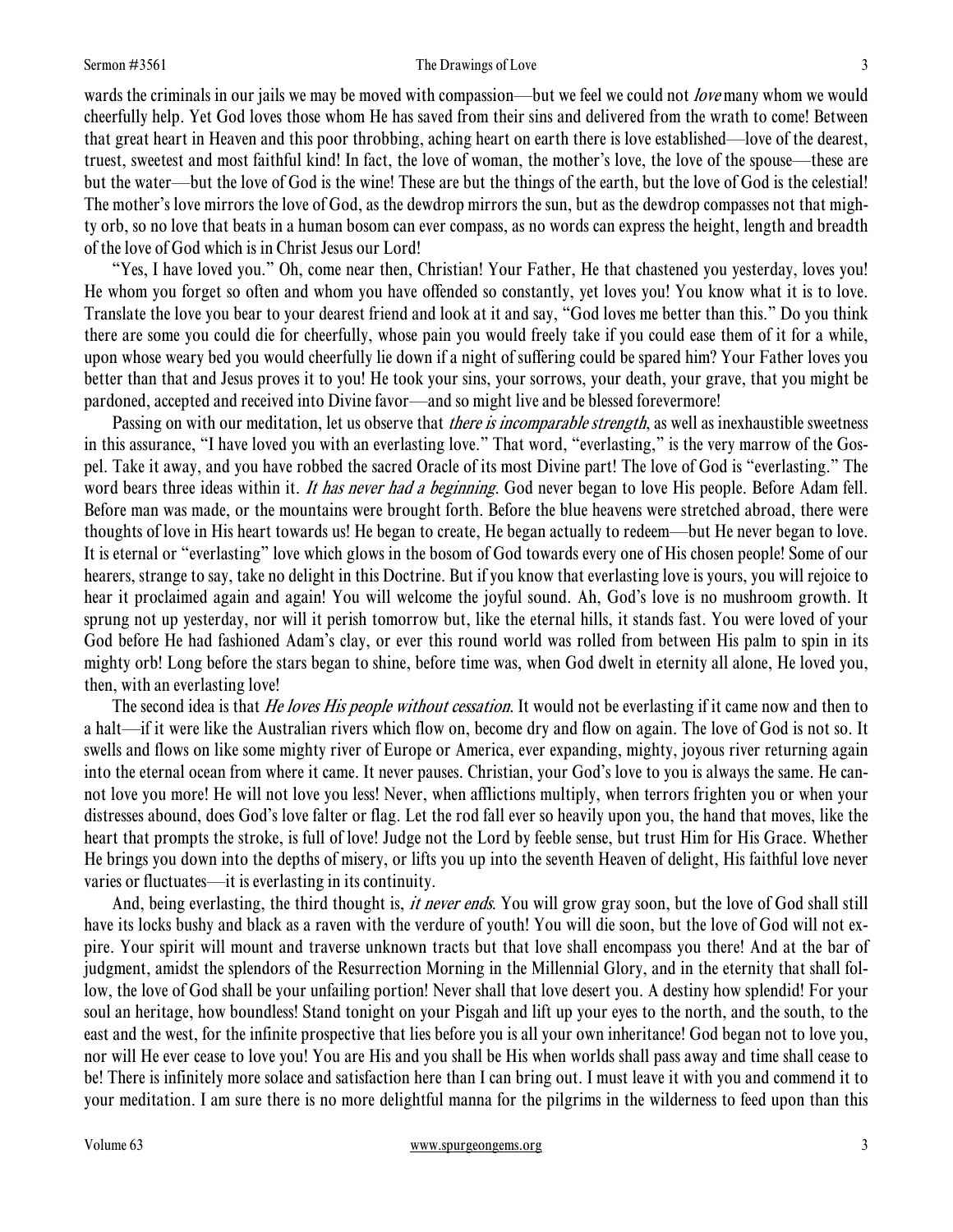Doctrine applied to the heart! The love of God towards us personally in Jesus Christ is an everlasting love. Now we come to the second point, which is—

II. THE UNMISTAKABLE MANIFESTATION, the manifestation by which this love is made known. Good people often get puzzled with the Doctrine of Election. In their simplicity they sometimes ask, "How can we know whether we are the Lord's chosen, or ascertain if our names are written in the Lamb's Book of Life?" You cannot scan that mystic roll, or pry between those folded leaves. Had you an angel's wing and a seraph's eye, you could not read what God has written in His book! The Lord knows them that are His. No man shall know by any Revelation save that which the Holy Spirit gives according to my text. There is a way of knowing and it is this—"Therefore, with loving kindness have I drawn you." Were you ever drawn? Have you been drawn with loving kindness? If so, then there is evidence that the Lord loved you with an everlasting love! Be ready, therefore, to judge yourselves. You are challenged with this pointed question—Were you ever Divinely drawn? Say now, Beloved, have you experienced this sacred attraction that made you willing in the day of His power? Were you ever *drawn from sin to holiness*? You loved sin once—in it you found much pleasure. There were some forms and fashions of vice and folly which were very dear to your heart. Have your tastes been changed and your track been turned by the Sovereign charm of this Divine loving kindness? Can you say, "The things I once loved, I now hate. And what gave me pleasure, now causes me a pang"? Is it so? I do not ask you whether you are perfect and upright. Alas, who of us could answer this question otherwise than with blushes of shame? But I do ask if you hate sin in every shape and desire holiness in every form? Would you be perfect if you could be? If you could live as you like, how would you like to live? Is your answer, "I would live as though it were possible for me to serve God day and night in His Temple, without a wandering thought or a rebellious wish"? Ah, then, if you have been thus drawn from sin to holiness by the way of the Cross, no doubt He loved you with an everlasting love and you need not discredit it! You may be as sure of it as if an angel should come and drop a letter into your hands on which those words would be inscribed! Yes, still surer, for the angel might have missed his way, but God's Word cannot err! If you are thus drawn, He has loved you with an everlasting love!

 Listen again. Have you ever been drawn from self to Jesus? There was a time when you thought yourself as good as other men. Had the bottom of your heart been searched, there would have been found written there, "I do not see that I am so great an offender as the most of my neighbors. I am respectable, upright, moral. I should hope it would speed well with me at the last, for if I am not, now, all that I should be, I shall try to be good and by earnest endeavors, joined with fervent prayers and repentance, I hope to fit myself for Heaven." Oh, that you may be drawn away from all such empty conceit and led to rest your hope solely on that blessed Man who sits at the right hand of God, crowned with Glory, though He was once fastened to the Cross, despised and rejected of men and made to suffer as a scapegoat for our sins! This, Beloved, would be a sure sign that you had renounced yourself and closed in with Christ. You must have been loved with an everlasting love. It is as impossible for any of the elect of God to come to Christ and lay hold on Him without Divine drawing, as it would be for devils to feel tenderness of heart and repentance towards God! If you can say from your heart—

### "Nothing in my hands I bring, Simply to Your Cross I cling,"

then His drawing may suffice as the proving that He loved you with an everlasting love!

Have you ever been *drawn from sight to faith*, from consulting your creature faculties to confidence in God? You used to depend only on what you called your common sense. You walked by the judgment of your own mind. Do you now trust in Him who truly is, though He is invisible—who speaks to you, though His voice is inaudible? Have you a sense, day by day, of the Presence of One Supreme whom you cannot hear nor see? Does the unseen Presence of God affect you in your actions? Do motives drawn from the next world influence you? Do you, in the day of trouble, lean upon an arm of flesh, or cry and pray, and make supplication to the Almighty? Have you learned to walk in dependence upon the living God, even if His Providence seems to fail you and gives a lie to His promises? Know, then, that a life of faith is a special gift of God—it is the fruit of Divine Protection so you are enabled to walk with God—and He deigns to befriend you so you may humbly but safely conclude that your name stands inscribed in the records of the chosen! To be drawn into a life of faith is a blessed evidence of Christ's love.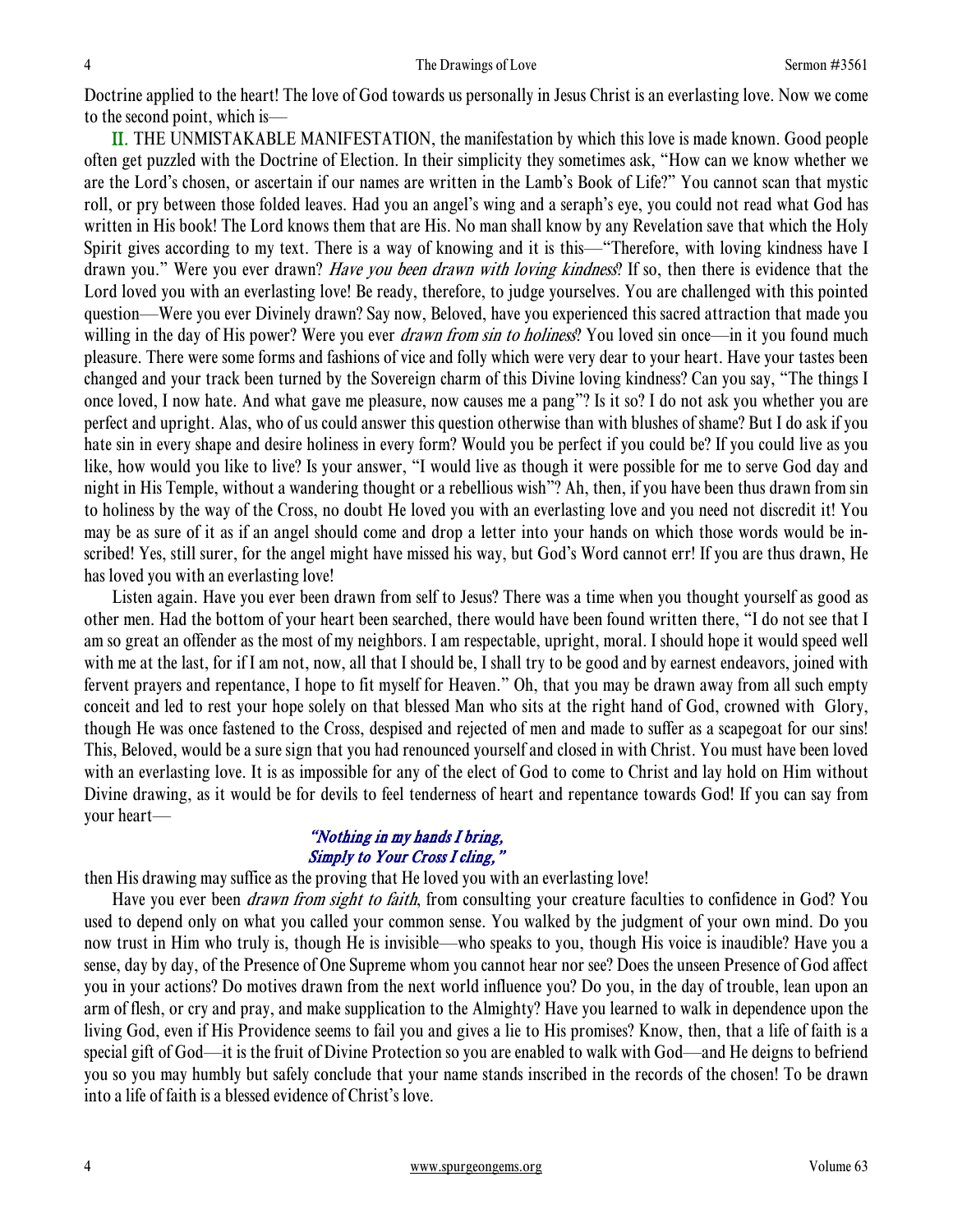#### Sermon #3561 Sermon #3561 Sermon #3561 Sermon #3561 Sermon #3561 Sermon #3561 Sermon #3561 Sermon #3561 Sermon #3561 Sermon #3561 Sermon #3561 Sermon #3561 Sermon #3561 Sermon #3561 Sermon #3561 Sermon #3561 Sermon #3561 S

 Are you, moreover, day by day being drawn from earth to Heaven? Do you feel as if there were a magnet up there drawing your heart so that when you are at work in your business, in your family with all its cares, you cannot help darting a prayer up to the Most High? Do you ever feel this onward impulse of something you do not understand, which impels you to have fellowship with God beyond the skies? Oh, if this is so, rest assured that it is Christ that draws you! There is a link between you and Heaven—and Christ is drawing that link, and lifting your soul forward towards Himself. I love that sweet hymn and I hope you love the sentiment of it—

> "My heart is with Him on the Throne. And ill can brook delay! Each moment listening for the voice, 'Make haste and come away!'"

If your heart is here, below, then your treasure is here. But if your heart is up there—if your brightest hopes, your fondest wishes are in the heavenly places—your treasure is manifestly there and the title-deeds of that treasure will be found in the eternal purpose of God whereby He ordained you unto Himself that you might show forth His praise! Thus have I tried to show you that those who are thus drawn may be assured that they were loved with an everlasting love. And now will you further observe that it is with loving kindness they are drawn?

 Some people are frightened into religion. Beware of any religion that depends upon exciting your terror! Some people's religion consists entirely of doing what they think they must do, though they do not like it. They are afraid of punishment, or they are anxious for a reward. Such is not the religion of Jesus Christ! It is said that the soldiers of Persia were driven into battle and that the sound of the whips of the generals could be heard even while the battle was raging lashing on the unwilling ranks to fulfill their part in the fray! Not so went the Greeks to battle. They rushed like lions amidst a flock of sheep to tear their prey. They fought for their country, for their temples, for their lives, for all that they held dear—and right cheerily from such an impulse within did they engage in the war. The difference between the Greeks and the Persians is just the difference I want to describe among the professed followers of our Lord. The genuine Christian serves God because he loves Him, not that he fears Hell, for he knows that he has been delivered from condemnation, being washed in Jesus' blood! He serves God not that he expects to earn Heaven—he scorns the idea. Heaven is not to be merited by our poor paltry works. And besides, Heaven is *his inheritance* since Christ has given it to him, having made his title sure! *He serves God because he loves Him*. He is drawn by a sense of the love of God towards him to love God in return. Who is the best servant? Not, surely, the man who only does what he is paid to do—who serves you for his wage and who would betray your interest to benefit himself! Rather is he the true servant who would cling to you in all your fortunes or misfortunes, through good or through evil report.

 Some of the old-fashioned servants were so attached to their masters that they were reckoned on and regarded as members of the family. Those are the true servants of Christ who love Him and render Him their services, not menially for the pay they count upon, but loyally because their hearts are faithful and true to Him! They love Him so that they could not turn aside from Him, or seek another Lord. Say now, are you thus drawn with loving kindness? What a lovely word this, "loving kindness," is! "Kindness," seems to be like some huge opal or some sparkling diamond, a Koh-I-Noor, and love seems to be like fine gold to encircle it! I think I could stand and look at that word, "loving kindness," till with sacred enchantment I burst into a song! There is such a charming sweetness and yet such an immutable stability in the Grace of God which it reveals that our rapture is kindled as often as we review it! Of that loving kindness I have tasted here below and of that loving kindness I hope to sing in yonder skies in worthier notes than this weak voice can now compass! The loving kindness of the Lord, as it beams from His eyes, as it is communicated by His helping hands, as it is expressed by His gentle, tender voice, quickens the soul in the path of duty and restrains it from falling into sin! How can I do this great wickedness, how can I sin against so almighty a Friend whose kindness to me is so gratuitous, so constant, and so exceedingly generous?—

Volume 63 www.spurgeongems.org 5 "Now for the love I bear His name, What was my gain, I count my loss! My former pride I call my shame, And nail my glory to His Cross. Yes, and I must and will esteem All things but loss for Jesus' sake!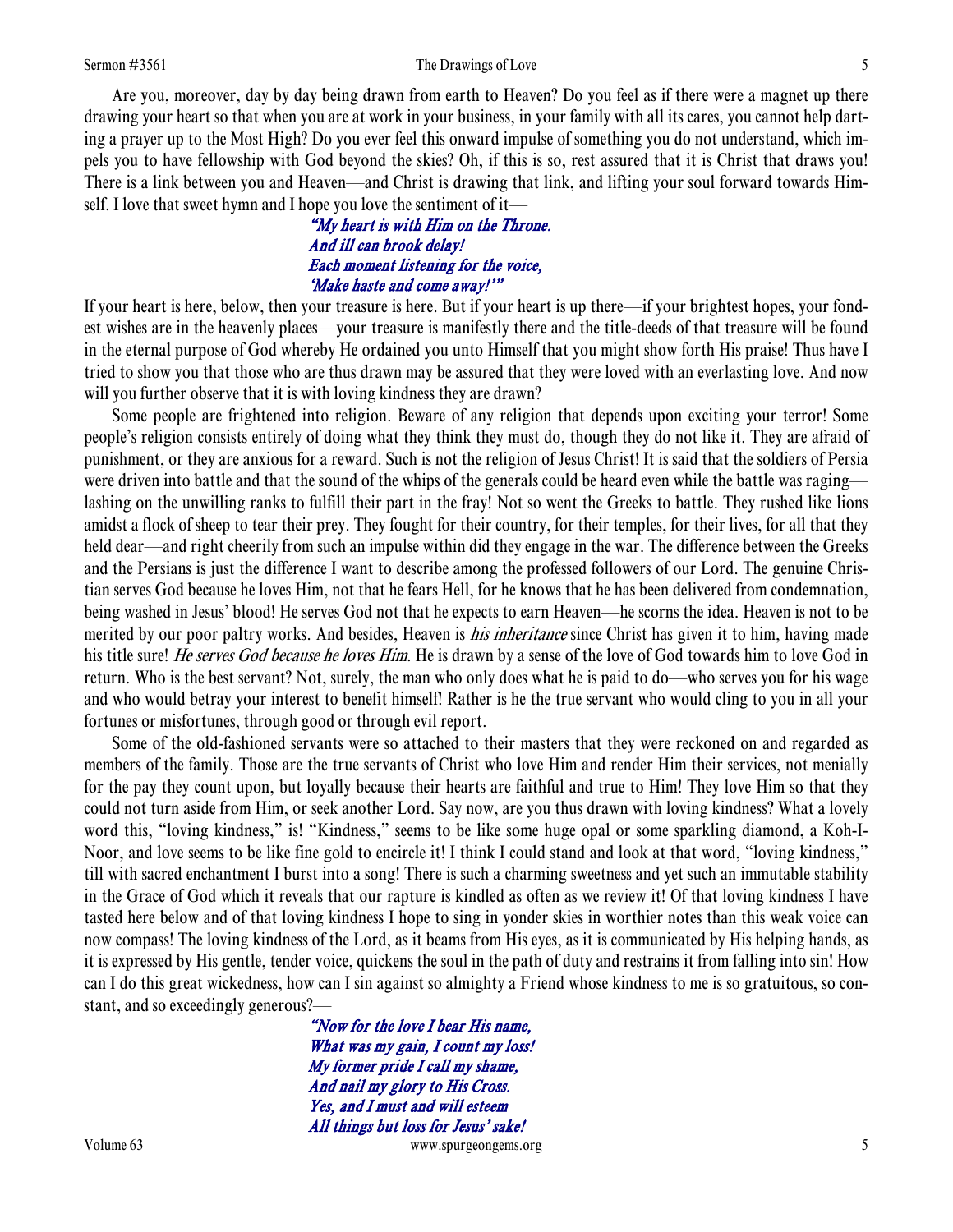## Oh, may my soul be found in Him And of His righteousness partake!"

 Thus clearly and thus surely may you judge for yourselves whether you are God's chosen or not. Are you drawn and how are you drawn? Is it with loving kindness? These are the two points that melt and fuse in experience. As before that God whose eyes of fire search you through and through, I do conjure you to judge and righteously judge right now as to your own condition! Be not satisfied to rest peacefully until you can say, "Thanks and praise to God's eternal love, I am drawn by Grace! By Divine Grace I am constrained. From now on I freely yield myself up to Christ to be His servant, His disciple, His friend, His brother, forever and forever. The Lord has appeared unto me, saying, 'Yes, I have loved you with an everlasting love.'"

 Do I hear a sigh come up from some in this assembly? A sigh which, being interpreted, would say, "Alas, for me this sacred solace was never mine! I was never drawn. I feel no love, no such melting favors as your description of loving kindness ever dawned on me. But, ah, I wish I were drawn, that I had a part among that blessed throng who shall forever see His face! Oh, that I could believe that I, though the meanest of them all, should find my name written in the Lamb's Book of Life!" Why Friend, with you it would seem the drawing has begun! Surely God's loving kindness has made your mouth water! I rejoice exceedingly over those who hunger after the Bread of Life, for they shall speedily be filled! Right well I know my Master will give it to them. If you desire Christ, depend upon it, Christ desires you! No sinner was ever beforehand with Christ. When you are willing to have Him, He is evidently willing to have you! You had not put out one hand towards Him if He had not already put two hands on you! Oh, if you will but trust the bleeding Lamb—believe that He can save you—and trust in Him to save you with unfeigned confidence, then you are already drawn! This is proof positive that God has loved you from before the world's beginning!

 Oh, how I would that some might be drawn tonight! Some who have been great and grievous sinners. There are many such among the chosen vessels of mercy. God grant some of you young people may be drawn. And you who, though no longer young, are still without the blessing, I cannot bear the thought that you should tarry longer uncalled by Sovereign Grace. May the Holy Spirit attract you! May you feel in your heart the wish to belong to Christ—the desire to be counted among them when He makes up His jewels. Turn that wish into a prayer! Bow your head, now, and pray with this petition. God will hear your secret sighs. He does not reject sincere prayers, however badly they may be worded. If you can get no further than a sigh, it has its value in His kind esteem. The tear that fell just now upon the floor of the pew was not lost, for an angel tracked and treasured it and carried it on high. God will accept you if you will accept Christ. If you trust Jesus now, 'tis done! You are saved! The moment a sinner believes and trusts in Christ, he is saved—saved forever! In that moment his iniquity is blotted out and he is accepted in the Beloved. From that moment he might sing—

## "'Tis done, the great transaction's done! I am my Lord's and He is mine! He drew me and I followed on, Glad to obey the voice Divine!"

 The Lord appear to you, speak to you and bless you, saying to you, "Yes, I have loved you with an everlasting love; therefore, with loving kindness have I drawn you." Amen.

## EXPOSITION BY C. H. SPURGEON: MATTHEW 7:13-23.

13, 14. Enter you in at the strait gate: for wide is the gate, and broad is the way that leads to destruction, and many there are which go in there because strait is the gate, and narrow is the way which leads unto life, and few there are that find it. Be up and on your journey. Enter in at the gate at the head of the way and do not stand hesitating. If it is the right road, you will find the entrance somewhat difficult and exceedingly narrow, for it demands self-denial and calls for strictness of obedience and watchfulness of spirit. Nevertheless, "enter you in at the strait gate." Whatever its drawbacks of fewness of pilgrims, or straitness of entrance, yet choose it and use it! True, there is another road, broad and much frequented—but it leads to destruction. Men go to ruin along the turnpike road but the Way to Heaven is a bridle path. There may come other days when the many will crowd the narrow way, but at this time, to be a popular road, it must be broad—broad in doctrine, so-called, in morals and in spirituals. But those on the strait road shall go straight to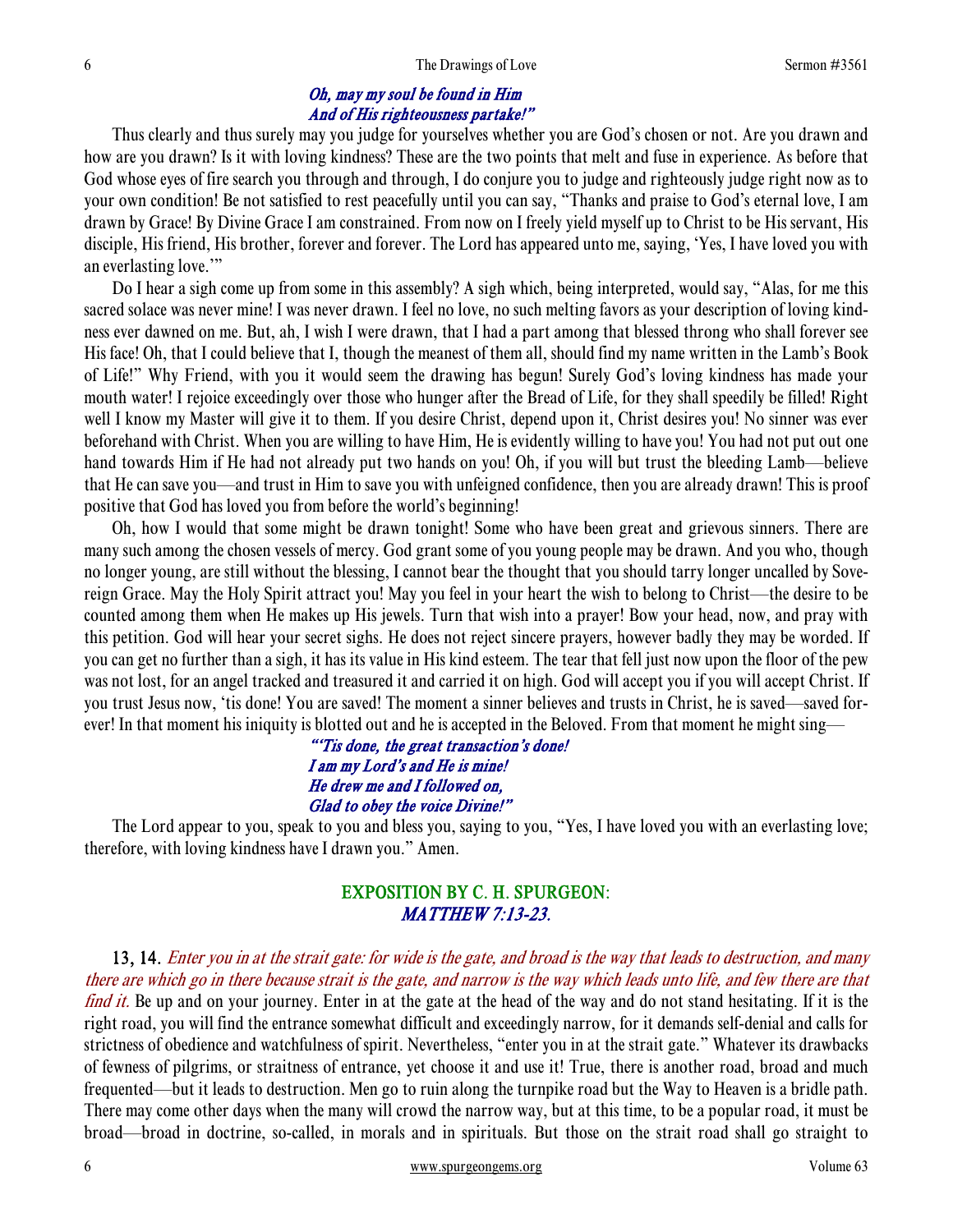#### Sermon #3561 The Drawings of Love 7

Glory—and those on the broad road are all abroad. All is well that ends well! We can afford to be straitened in the right way rather than enlarged in the wrong way because the first ends in endless life and the second hastens down to everlasting death! Lord, deliver me from the temptation to be "broad," and keep me in the narrow way, though few find it!

15. Beware of false prophets which come to you in sheep's clothing, but inwardly they are ravenous wolves. We have need of our judgments and we must try the spirits of those who profess to be sent of God. There are men of great gifts who are "false prophets." These affect the look, language and spirit of God's people, while really they long to devour souls, even as wolves thirst for the blood of sheep. "Sheep's clothing" is all very fine, but we must look beneath it and spy out the wolves! A man is what he is inwardly. We had need beware. This precept is timely at this hour. We must be careful, not only about our way, but about our leaders! They come to us—they come as prophets—they come with every outward commendation but they are very Balaams and will surely curse those they pretend to bless!

16. You shall know them by their fruits. Do men gather grapes from thorns, or figs from thistles? Their teaching, their living and their effect upon our minds will be a sure test to us. Every doctrine and doctrinaire may thus be tried. If we gather grapes from them, they are not thorns. If they produce nothing but thistledown, they are not fig trees. Some object to this practical method of test, but wise Christians will carry it with them as the ultimate touchstone. What is the effect of modern theology upon the spirituality, the prayerfulness, the holiness of the people? Has it any good, effect?

17, 18. Even so, every good tree brings forth good fruit; but a corrupt tree brings forth evil fruit. A good tree cannot bring forth evil fruit, neither can a corrupt tree bring forth good fruit. Every man produces according to his nature, he cannot do otherwise. Good tree, good fruit. Corrupt tree, evil fruit. There is no possibility of the effect being higher and better than the cause. The truly good does not bring forth evil—it would be contrary to its nature. The radically bad never rises to produce good, though it may seem to do so. Therefore, the one and the other may be known by the special fruit of each. Our King is a great Teacher of prudence. We are not to judge, but we are to know—and the rule for this knowledge is as simple as it is safe. Such knowledge of men may save us from great mischief which would come to us through associating with bad and deceitful persons.

19. Every tree that brings not forth good fruit is hewn down and cast into the fire. Here is the end to which evil things are tending. The ax and the fire await the ungodly, however fine they may look with the foliage of profession. Only let time enough be given and every man on earth who bears no good fruit will meet his doom! It is not merely the wicked, the bearer of poison berries, that will be cut down, but the neutral, also—the man who bears no fruit of positive virtue must also be cast into the fire!

20. *Therefore by their fruits you shall know them.* It is not ours to hew or to burn, but it is ours to know. This knowledge is to save us from coming under the shadow or influence of false teachers. Who wants to build his nest upon a tree which is soon to be cut down? Who would choose a barren tree for the center of his orchard? Lord, let me remember that I am to judge myself by this rule. Make me a true fruit-bearing tree.

21. Not everyone that says unto Me, Lord, Lord, shall enter into the Kingdom of Heaven, but he that does the will of My Father who is in Heaven. No verbal homage will suffice! "Not everyone that says." We may believe in our Lord's Deity and we may take great pains to affirm it over and over again with our, "Lord, Lord"—but unless we carry out the commands of the Father, we pay no true homage to the Son! We may acknowledge our obligations to Jesus and so call Him, "Lord, Lord"—but if we never practically carry out those obligations, what is the value of our admissions? Our King receives not into His Kingdom those whose religion lies in words and ceremonies, but only those whose lives display the obedience of true discipleship!

Volume 63 www.spurgeongems.org 7 22, 23. Many will say to Me in that day, Lord, Lord, have we not prophesied in Your name? And in Your name have cast out devils? And in Your name done many wonderful works? And then will I profess unto them, I never knew you: depart from Me, you who work iniquity! An orthodox creed will not save if it stands alone, neither will it be sure to do so if accompanied by official position and service. These people said, "Lord, Lord," and, in addition, pleaded their prophesying or preaching in His name. All the preaching in the world will not save the preacher if he does not practice what he preaches! Yes, and he may have been successful—successful to a very high degree—"and in Your name have cast out devils"—and yet, without personal holiness, he who casts out devils will be cast out himself! The success boasted of many have had about it surprising circumstances of varied interest—"and in Your name done many wonderful works"—and yet the man may be unknown to Christ! Three times over the person is described as doing all "in Your